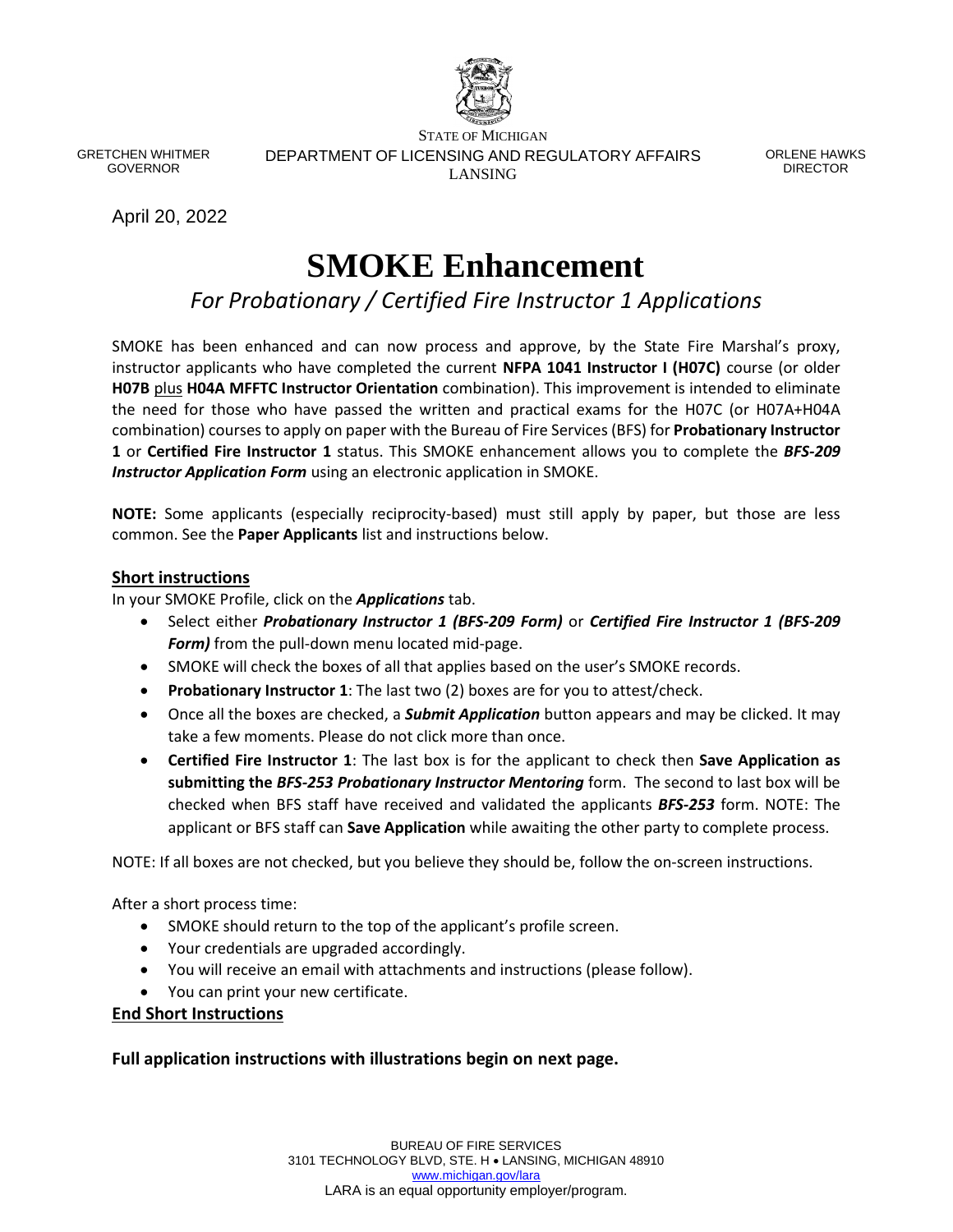## **INSTRUCTOR APPLICATION (BFS-209 Form) Full Instructions**

Upon selecting the *Applications* tab in your SMOKE Profile, you should select from the pull-down menu either:

- Probationary Instructor 1 (BFS-209 Form)
- Certified Fire Instructor 1 (BFS-209 Form)

### **If Probationary Instructor 1 (BFS-209 Form) is selected:**

- SMOKE will review your SMOKE training records and populate all the boxes for all that apply on the form.
- $\bullet$  If you have all the credentials required you will check the two (2) user-checked boxes, if true.
- The instruction message at the bottom of the page will change to a *Submit Application* button.
- You are now vetted as a Probationary Instructor 1.
- Now select the *Submit Application* button. (be patient, this takes a moment, do not click more than once).
- An approval email along with next-step information will be emailed to your email address on file in SMOKE.
- Once credentials to instruct at this level have been activated in SMOKE, your certificate is now available in SMOKE to print.

### **See images (next page)**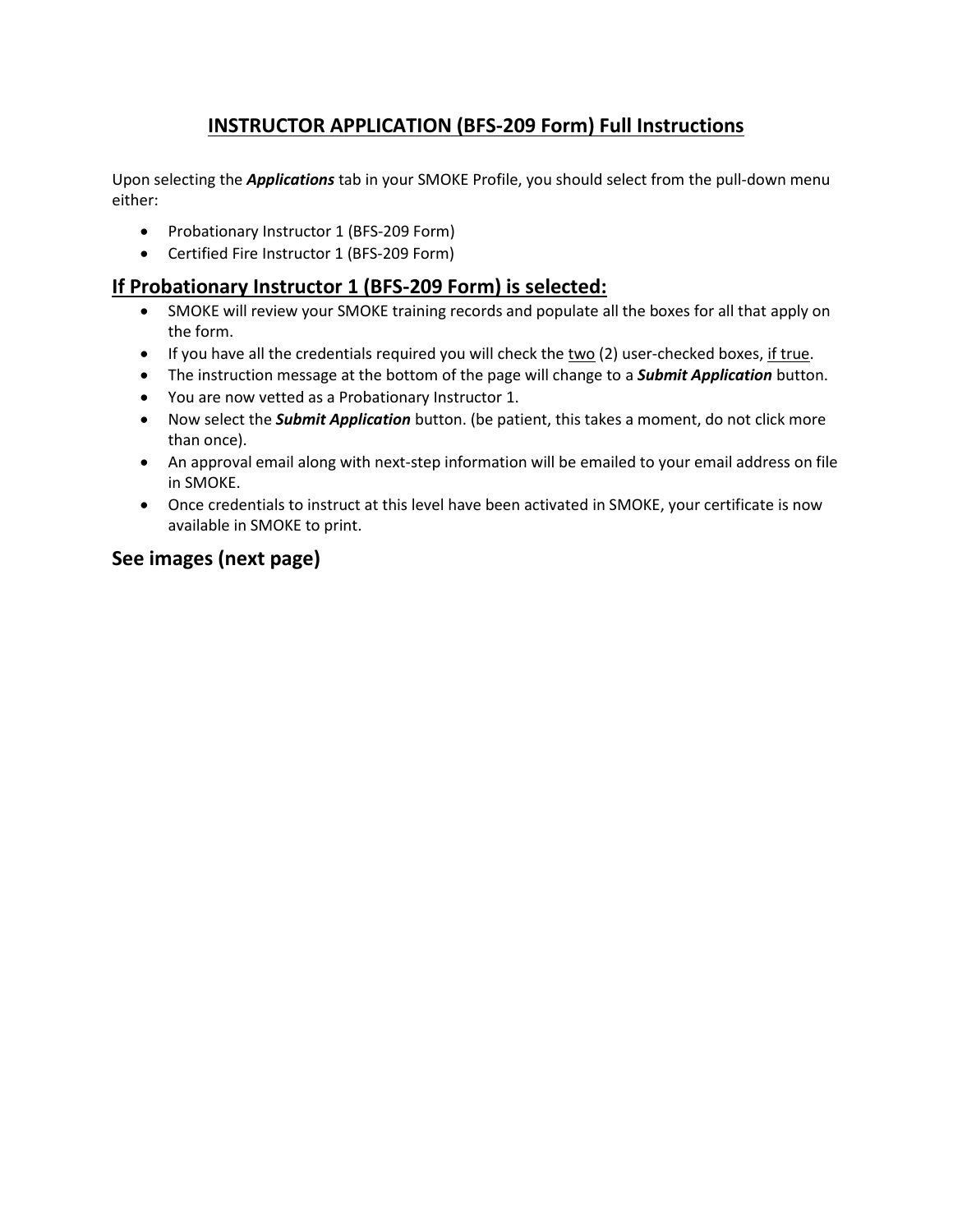| <b>Application</b><br><b>Applicant Name</b>                                                                                                                                                     |           |                                                                                                                                                                                                                                                                                                                                                                                                     |                     |        |  |
|-------------------------------------------------------------------------------------------------------------------------------------------------------------------------------------------------|-----------|-----------------------------------------------------------------------------------------------------------------------------------------------------------------------------------------------------------------------------------------------------------------------------------------------------------------------------------------------------------------------------------------------------|---------------------|--------|--|
|                                                                                                                                                                                                 |           | Probationary Instructor 1 (BFS-209 Form)                                                                                                                                                                                                                                                                                                                                                            |                     |        |  |
|                                                                                                                                                                                                 | Doe, John |                                                                                                                                                                                                                                                                                                                                                                                                     | <b>SMOKE</b><br>ID# | 123456 |  |
| SMOKE will check the first four (4) boxes based upon credentials in<br>Oo you have 36 months of fire service experience?<br>your profile. Application cannot be submitted until ALL credentials |           |                                                                                                                                                                                                                                                                                                                                                                                                     |                     |        |  |
| Are you Firefighter II certified (or old 240 hour program)?                                                                                                                                     |           | are verified in your profile and boxes are checked.                                                                                                                                                                                                                                                                                                                                                 |                     |        |  |
|                                                                                                                                                                                                 |           | If you believe something is incorrect, see instructions below. *<br>Have you successfully completed the 40 hour NFPA 1041 Instructor I Course within the past 60 months?                                                                                                                                                                                                                            |                     |        |  |
| course was taken).                                                                                                                                                                              |           | Have you completed the FFTD Instructor Orientation Course on or after 2009? (This is not needed if the Instructor I (H07C)<br>Applicant understands, agrees, attests and certifies before checking these two boxes themselves.                                                                                                                                                                      |                     |        |  |
|                                                                                                                                                                                                 |           | Is your Profile complete, current and accurate, including a primary address, primary phone, and email in the SMOKE system?                                                                                                                                                                                                                                                                          |                     |        |  |
|                                                                                                                                                                                                 |           |                                                                                                                                                                                                                                                                                                                                                                                                     |                     |        |  |
|                                                                                                                                                                                                 |           | Once all the credentials are checked, the <b>Submit Application</b> button should be selected.                                                                                                                                                                                                                                                                                                      |                     |        |  |
| course was taken).                                                                                                                                                                              |           | Have you completed the FFTD Instructor Orientation Course on or after 2009? (This is not needed if the Instructor I (H07C)                                                                                                                                                                                                                                                                          |                     |        |  |
|                                                                                                                                                                                                 |           | Is your Profile complete, current and accurate, including a primary address, primary phone, and email in the SMOKE system?                                                                                                                                                                                                                                                                          |                     |        |  |
| state fire marshal. I attest that I have not been convicted of a felony.                                                                                                                        |           | I certify I will comply with the policies and procedures governing fire training set forth by the Michigan Fire Fighter Training<br>Council and the Bureau of Fire Services Fire Fighter Training Division as outlined in the Instructor Guide and Administrative<br>Manual. I further certify that I did not start my mentoring prior to receiving my probationary status approval letter from the |                     |        |  |
| Submit Application                                                                                                                                                                              |           | When ALL six (6) boxes are check, the submit button appears.                                                                                                                                                                                                                                                                                                                                        |                     |        |  |
| Upon successful completion, SMOKE returns to the Profile page.                                                                                                                                  |           |                                                                                                                                                                                                                                                                                                                                                                                                     |                     |        |  |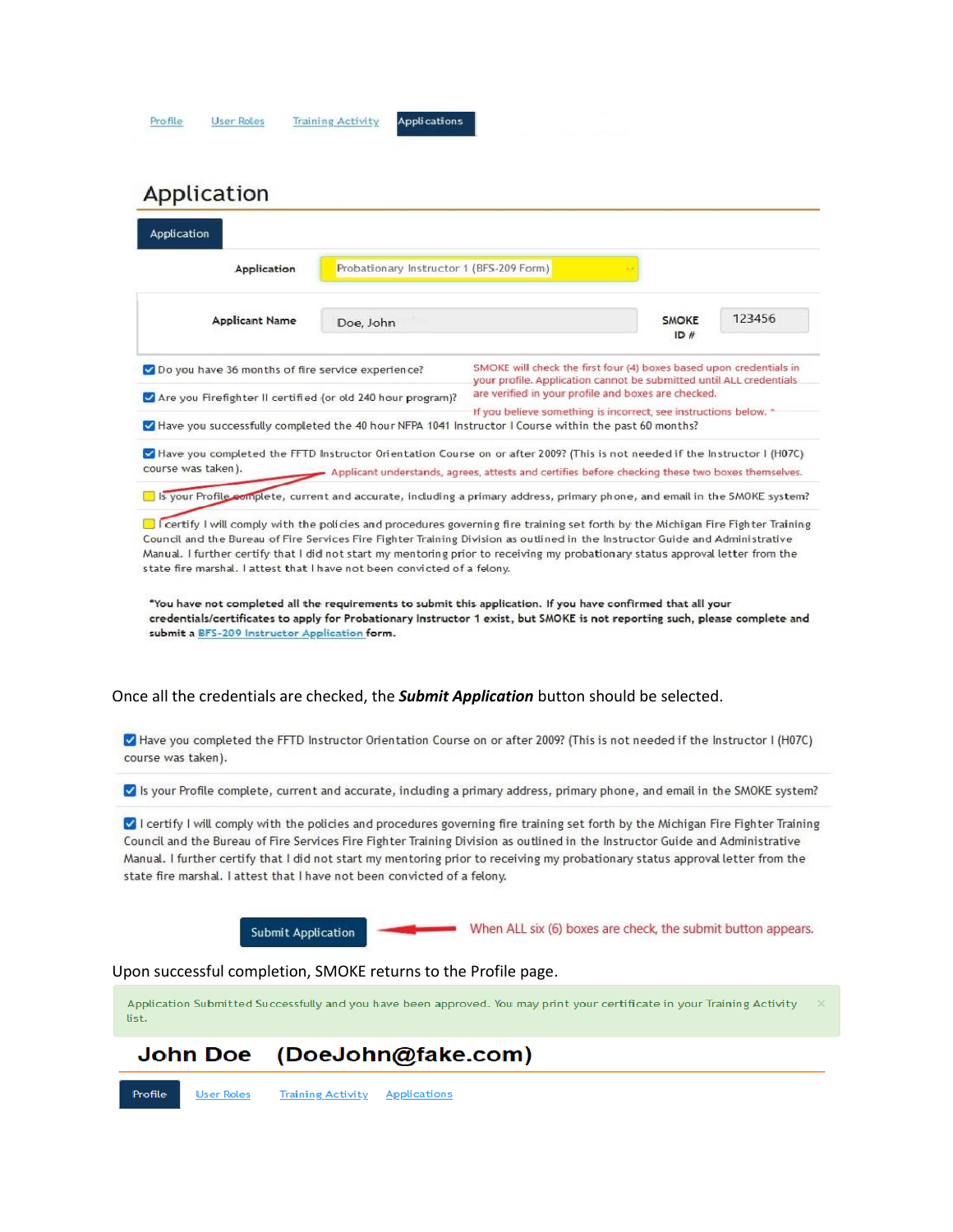## **If Certified Fire Instructor 1 (BFS-209 Form) is selected**

- SMOKE will review your training records and check boxes for all credentials that apply on the form.
- Once all credentials are acquired, and you have sent in your **BFS-253 Mentoring Form** to the BFS by email, you can check the one user-checked box, if true, and click *Save Application*.
- Once BFS Staff validates the submitted **BFS-253 Form** we will check the box and click the *Submit Application* button to finish the application process.
- Note: BFS Staff or Applicant can *Save Application* for later completion by either party.
- Once BFS Staff confirms your BFS-253 form you will receive an approval email along with information to your email address on file in SMOKE.
- Once you receive the email, you will have the credentials to instruct at this level and the certificate is now available in SMOKE to print.

| Application                                                                                                                                                                                                                                                                                                                                                                                                                                                                                                                                                                                                                                                                                                                                   | Certified Fire Instructor 1 (BFS-209 Form) |                                                                                                                                                                                                                             |                     |        |  |
|-----------------------------------------------------------------------------------------------------------------------------------------------------------------------------------------------------------------------------------------------------------------------------------------------------------------------------------------------------------------------------------------------------------------------------------------------------------------------------------------------------------------------------------------------------------------------------------------------------------------------------------------------------------------------------------------------------------------------------------------------|--------------------------------------------|-----------------------------------------------------------------------------------------------------------------------------------------------------------------------------------------------------------------------------|---------------------|--------|--|
| <b>Applicant Name</b>                                                                                                                                                                                                                                                                                                                                                                                                                                                                                                                                                                                                                                                                                                                         | Doe, John                                  |                                                                                                                                                                                                                             | <b>SMOKE</b><br>ID# | 123456 |  |
| Are you currently an active Probationary Instructor? (expires two (2) years from Start Date).                                                                                                                                                                                                                                                                                                                                                                                                                                                                                                                                                                                                                                                 |                                            |                                                                                                                                                                                                                             |                     |        |  |
| Do you have 36 months of fire service experience?                                                                                                                                                                                                                                                                                                                                                                                                                                                                                                                                                                                                                                                                                             |                                            | SMOKE will check the first five (5) boxes based upon data in<br>your profile. Application cannot be processed until ALL boxes                                                                                               |                     |        |  |
| Are you Firefighter II certified (or old 240 hour program)?                                                                                                                                                                                                                                                                                                                                                                                                                                                                                                                                                                                                                                                                                   |                                            | are checked.<br>If you believe something is incorrect, please see instructions                                                                                                                                              |                     |        |  |
| Have you successfully completed the 40 hour NFPA 1041 Instructor I Course (within the past 60 months)?                                                                                                                                                                                                                                                                                                                                                                                                                                                                                                                                                                                                                                        |                                            | below *                                                                                                                                                                                                                     |                     |        |  |
| Have you completed the FFTD Instructor Orientation Course on or after 2009? (This is not needed if the Instructor I (H07C)<br>course was taken).<br>$\Box$ BFS-253 Probationary Instructor Mentoring Form completed, submitted and approved by BFS.<br>$\Box$ I certify I will comply with the policies and procedures governing fire training set forth by the Nichigan Fire Fighter Training<br>Council and the Bureau of Fire Services Fire Fighter Training Division as outlined in the Instructor Guide and Administrative<br>Manual. I further certify that I did not start my mentoring prior to receiving my probationary status approval letter from the<br>state fire marshal. I attest that I have not been convicted of a felony. |                                            | - When BFS Staff validates your BFS-253 Form, we will check this box and Submit Application to finish the process<br>- When you submit your BFS-253 Form, click this box (if true and understood) and then Save Application |                     |        |  |
|                                                                                                                                                                                                                                                                                                                                                                                                                                                                                                                                                                                                                                                                                                                                               |                                            | *You have not completed all the requirements to submit this application. If you have confirmed that all your                                                                                                                |                     |        |  |

**See images**

Once all your boxes are checked off and the *Save Application* has been selected the following message appears.

Application has been saved.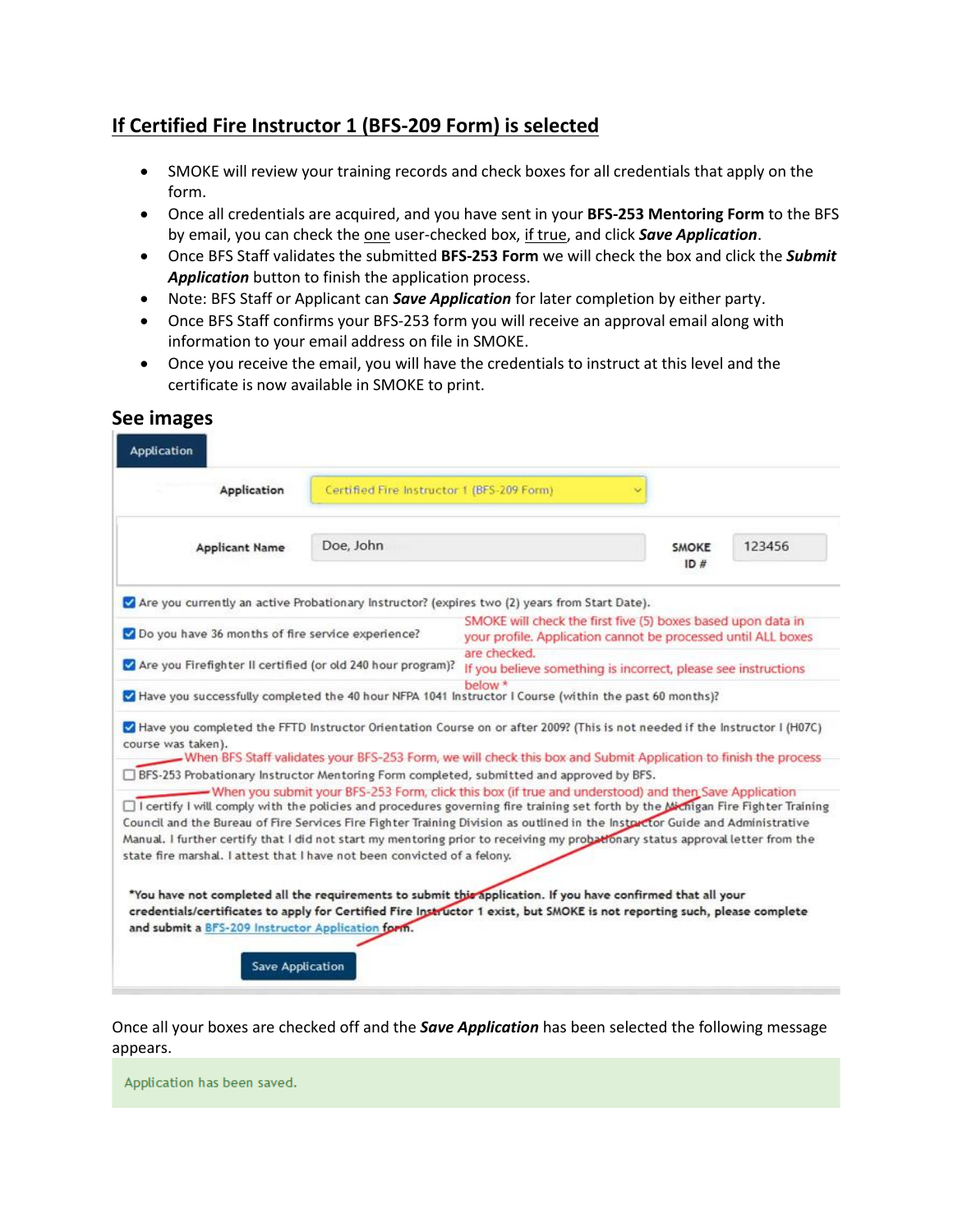#### **Alternate Order Method**

If BFS Staff receives and validates your **BFS-253 Mentoring Form** before you have checked the final "certification/attestation" box we will save the application so that you may check off the last box and *Submit Application* at your convenience.

Have you completed the FFTD Instructor Orientation Course on or after 2009? (This is not needed if the Instructor I (H07C) course was taken).

☑ BFS-253 Probationary Instructor Mentoring Form completed, submitted and approved by BFS. In the event BFS checks off the BFS-253 Form first, please check this box (if true) and Submit Application

□ I certify I will comply with the policies and procedures governing fire training set forth by the Michigan Fire Fighter Training Council and the Bureau of Fire Services Fire Fighter Training Division as outlined in the Instructor Guide and Administrative Manual. I further certify that I did not start my mentoring prior to receiving my probationary status approval letter from the state fire marshal. I attest that I have not been convicted of a felony.



Once ALL the credentials are checked off and the *Submit Application* is selected, the following message appears, and SMOKE returns to the Profile page.

Application Submitted Successfully and you have been approved. You may print your certificate in your Training Activity list.

#### **John Doe** (DoeJohn@fake.com)